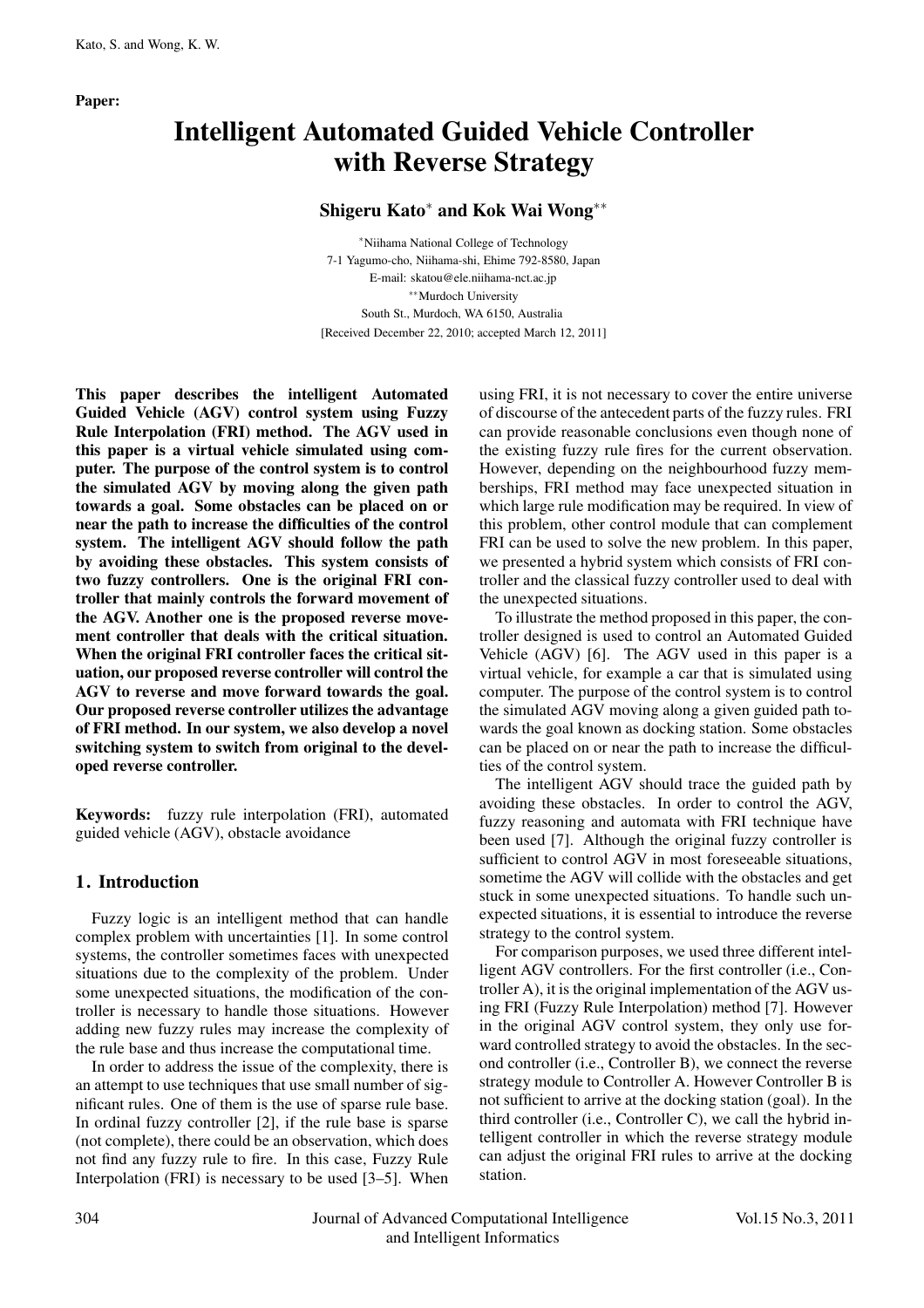

Fig. 1. Structure of AGV.

The paper is organized as follows. Section 2 takes a look at the automated guided vehicle. Section 3 gives the concepts behind the obstacles avoidance of the simulated AGV. In Section 4, the details of original implementation of obstacle avoidance by forward movement are discussed. Section 5 describes reverse strategy to solve critical situation. Section 6 presents the test results of the propose obstacle avoidance. Finally, Section 7 provides some discussions and conclusions.

## 2. Automated Guided Vehicle

#### 2.1. Overview of Automated Guided Vehicle

An AGV as shown in Fig. 1 is an intelligent driver-less machine which is capable of determining its motion status according to the environmental condition. It is equipped with an on-board controller which enables it to process information obtained from the sensors that are attached on the vehicle. In this paper, the AGV has two fixed directional wheels and four free directional wheels as shown in Fig. 1. The AGV can move and turn by controlling the contour speed  $V_L$  and  $V_R$  of two fixed directional wheels. In the cases  $V_L = V_R$ ,  $V_L > V_R$  and  $V_L < V_R$ , the AGV goes straight, turns right and turns left, respectively [8].

#### 2.2. Guide Path Tracking Sensor

The guide path is usually a painted marking or a passive or active wire (guide wire) glued onto or built into the floor. The main goal of the AGV is to follow the marking of the guide path. The guiding system senses the position of the guide path by special sensors (guide zone) tuned for the given guide path. The guide zone is a section of the AGV as shown in Fig. 1. The distance  $e_V$ 



Fig. 2. Obstacle sensor.

between the guide path and the guide point is calculated. The distance  $\delta$  between the guide path and the driving centre (called path tracking error) is calculated from the previous  $e_{V0}$  and the current value  $e_V$  and from the move of the AGV [6].

#### 2.3. Obstacle Sensor

There are three ultrasonic distance sensors on the front of the AGV, one in the middle  $(U_M)$  and one-one on both sides  $(U_L, U_R)$  as shown in Fig. 2. The distances between each sensor and obstacle are given as *RM*, *RL* and *RR*, respectively [9].

## 3. Information for Path Tracking and Collision Avoidance

The main goal of the steering control is path tracking (to follow a guide path). To make the example task more complex, we added a second goal as restricted (limited) collision avoidance. The restricted collision avoidance means "avoiding obstacles without risking the chance of losing the guide path."

## 3.1. Information for Path Tracking

The base idea of the path tracking is very simple: keep the driving centre  $K$  of the AGV as close as possible to the guide path, and then if the driving centre is close enough to the guide path, simply turn the AGV into the direction of docking station.

The above simple strategy needs only two observations:  $\delta$  path tracking error, and  $e_V$  the distance between the guide path and the guide point. Using the guide zone we can determine  $e_V$ , but we have no information on the path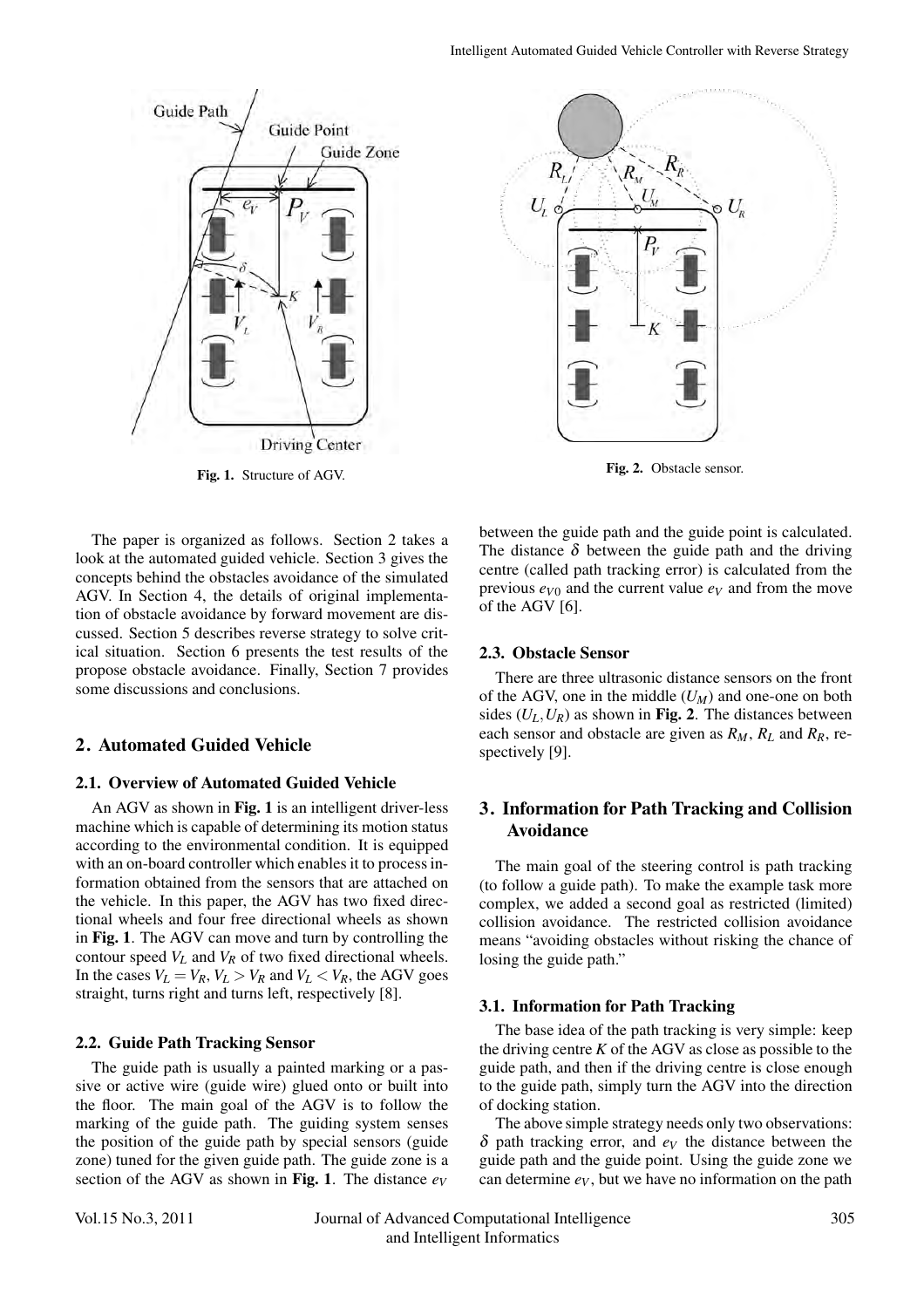tracking error  $\delta$ . Therefore estimated momentary path tracking error  $\delta$  is calculated from the previous ( $e_{V0}$ ) and the current value  $(e_V)$  and from the move of the AGV [6].

### 3.2. Information for Collision Avoidance

In order to define the collision avoidance, we have to study the different types of possible collision situations. There are two different collision situations, the frontal and the side collision. It is sufficient to have three ultrasonic distance sensors on the front of the AGV as shown in Fig. 2. The three distances  $(R_L, R_M, R_R)$  are measured by the three obstacle sensors.  $(R_L, R_M, R_R)$  give sufficient information in finding a strategy to be able to avoid the frontal collision situations. However the observations to avoid the side collision are not so simple. Having the preconditions of motionless and avoidable obstacles, we have a chance to use the obstacle distance measurements of the near past for scanning the boundaries of the obstacles. Collecting the previous measurements of the left and right obstacle sensors and the corresponding positions of the AGV (measured by the motion sensors on the wheels), we can approximate the boundaries of the obstacles by discrete points. We call these points *unsafe*, or *risky points*. The distance measured by an obstacle sensor means the existence of a potential obstacle outside the circle defined by the position of the sensor and the measured value (see Fig. 3). Having more measurements and more positions, we can approximate the boundaries of the obstacles by the pair point of intersection of these circles (see Fig. 3). The main idea of the side collision avoidance strategy is to avoid unsafe points. In order to have observations easier to be handled, we calculate the actual maximal left and right turning angle without side collision  $(\alpha_{ML}, \alpha_{MR})$  (see Fig. 4). These values are normalized to  $[0,1]$  by being divided by  $\pi/2$  [9].

## 4. Forward Control Part

Figure 5 shows the system structure to control AGV. The controller consists of the forward control part (i.e., original fuzzy controller [7]) handling forward movement, and the proposed reverse controller dealing with reverse movement. These parts output  $V_a$  and  $V_d$  which are input of the AGV.  $V_a$  is the required speed of the AGV and  $V_d$  is the required steering degree.  $V_L$  and  $V_R$  are determined from the required  $V_a$  and  $V_d$  [8]. When  $V_a$  is positive value, AGV runs forward. When  $V_a$  is negative value, AGV runs backward. The bigger  $V_a$  is inputted to the AGV, the faster the AGV runs. When  $V_d$  is positive value, AGV turns right. When  $V_d$  is negative value, AGV turns left. The higher degree of  $V_d$  is given to the AGV, the bigger the angle of turn.

The input to the two parts is sensed information by AGV sensor and calculated once after it moved, such as  $e_V$ ,  $\delta$ ,  $R_L$ ,  $R_M$ ,  $R_R$ ,  $\alpha_{ML}$  and  $\alpha_{MR}$ . Only one input to the AGV is selected from the outputs of controllers depending on the situation.



Fig. 3. Unsafe point.



Fig. 4. Maximal right turning angle  $\alpha_{MR}$ .

Forward control part (i.e., original fuzzy controller [7]) has four Fuzzy Logic Controllers (FLCs) and each controller outputs each conclusion of  $(V_a, V_d)$  as shown in Fig. 5. The FLC has each partially valid strategy to control the AGV in a particular situation. These four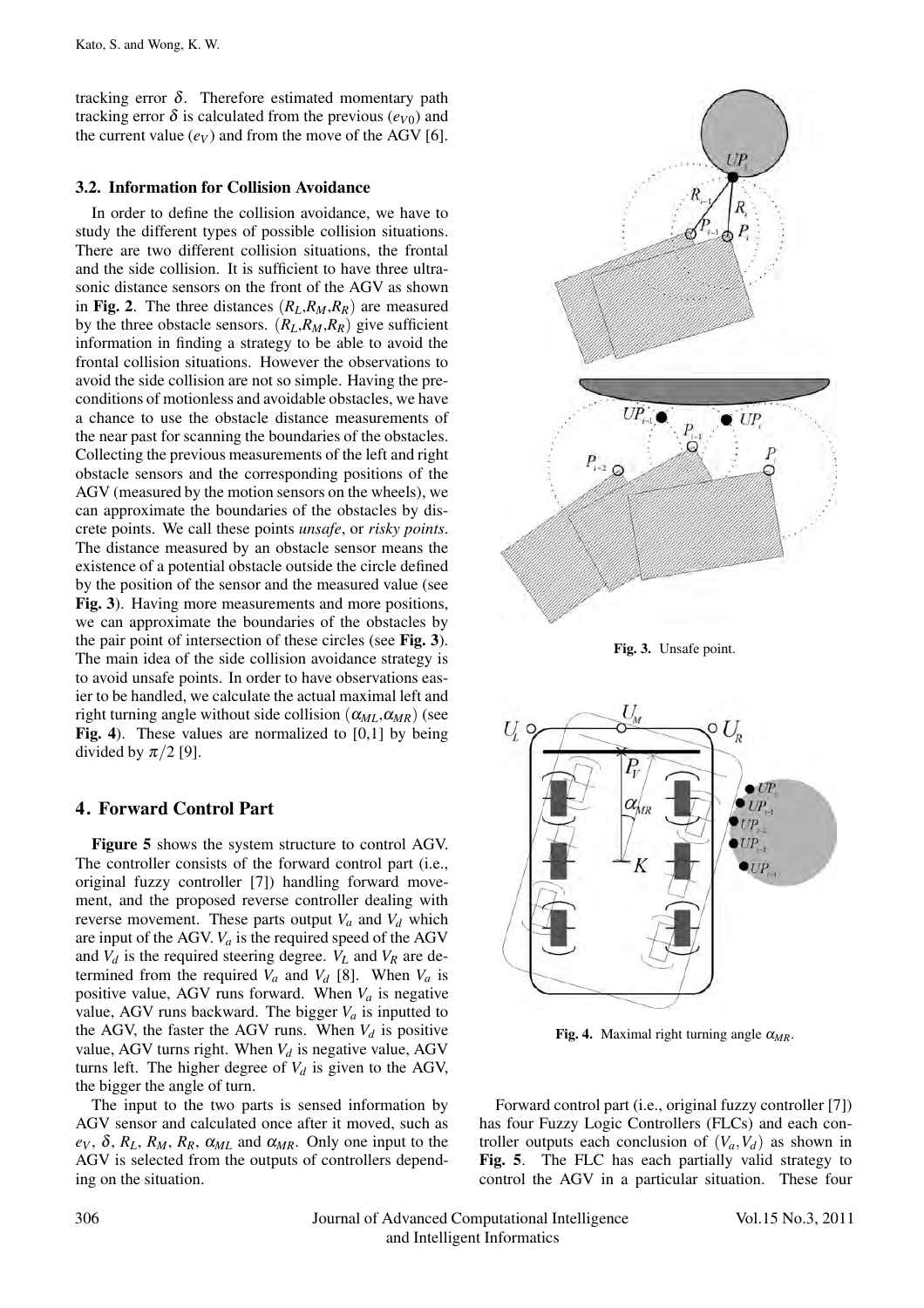



Fig. 5. Propose controller.

strategies are "*The path tracking and restricted collision avoidance strategy (FLCP)*," "*The collision avoidance strategy (FLC<sub>C</sub>)*," "*The collision avoidance with left tendency strategy (FLC<sub>CL</sub>)*" and "*The collision avoidance with right tendency strategy (FLCRC)*" [7].

Finally, one conclusion of  $(V_a, V_d)$  is obtained by considering the output of fuzzy automaton.  $S_P$ ,  $S_C$ ,  $S_{CR}$  and *SCL* express the similarities between the AGV state and the prerequisite of each strategy, respectively [7].

## 4.1. The Path Tracking and Restricted Collision Avoidance Strategy

The FLC<sub>P</sub> has *the path tracking and restricted collision avoidance strategy*. The main goal of this strategy is following guide path. And sub-goal is avoiding obstacles without risking the chance of losing the guide path. The rules for this strategy for  $V_d$  and  $V_a$  are shown in **Table 1**. It may seem that the number of rules is smaller than ordinal. As Fuzzy Rule Interpolation (FRI) technique [3–5] is used, reasonable conclusions can be obtained from small number of significant rules for this part of the control. Although the rules 1 and 2 in Table 1 do not correspond to previous work [7], the rules in Table 1 has been tested and the AGV can be controlled by these rules adequately.

Table 1. The path tracking and restricted collision avoidance strategy.

|    | $e_{v}$ | $\delta$ | $R_{\rm L}$ | $R_{_R}$ | $R_{\scriptscriptstyle M}$ | $\alpha_{{\hbox{\tiny{ML}}}}$ | $\alpha_{\rm\scriptscriptstyle MR}$ | V<br>d    |
|----|---------|----------|-------------|----------|----------------------------|-------------------------------|-------------------------------------|-----------|
| 1  | NL      |          |             |          |                            |                               | L                                   | PL        |
| 2  | PL      |          |             |          |                            | L                             |                                     | NL        |
| 3  | NΜ      | Ζ        |             |          |                            |                               | L                                   | PL        |
| 4  | PМ      | Ζ        |             |          |                            | L                             |                                     | NL        |
| 5  | NΜ      | PM       | L           |          | L                          | L                             |                                     | Ζ         |
| 6  | PМ      | NΜ       |             | L        | L                          |                               | L                                   | Ζ         |
| 7  | Ζ       | PM       | L           |          | L                          | L                             |                                     | NS        |
| 8  | Ζ       | NM       |             | L        | L                          |                               | L                                   | <b>PS</b> |
| 9  | Ζ       | PM       | S           |          | S                          |                               |                                     | PL        |
| 10 | Ζ       | NM       |             | S        | S                          |                               |                                     | NL        |
| 11 | Ζ       | Ζ        | L           | S        | S                          |                               |                                     | NL        |
| 12 | Z       | Z        | S           | L        | S                          |                               |                                     | PL        |

| $e_{\nu}$                                                        |    |  |  |
|------------------------------------------------------------------|----|--|--|
|                                                                  |    |  |  |
| NL                                                               | PL |  |  |
| PL                                                               | NL |  |  |
| NL                                                               |    |  |  |
| PL.                                                              |    |  |  |
| N: negative, P: positive, L: large, M: middle, S: small, Z: zero |    |  |  |

Table 2. The collision avoidance strategy.

|  | $R_{_R}$ | $R_{_M}$ | $\alpha_{\rm_{ML}}$ | $\alpha_{_{MR}}$ |            |
|--|----------|----------|---------------------|------------------|------------|
|  |          |          |                     |                  | <b>NL</b>  |
|  |          |          |                     |                  | PL         |
|  |          |          |                     |                  | <b>NVS</b> |
|  |          |          |                     |                  | <b>PVS</b> |



#### 4.2. The Collision Avoidance Strategy

FLC<sub>C</sub> has *the collision avoidance steering strategy*. The rules for this strategy for  $V_d$  and  $V_a$  are shown in **Ta**ble 2.

### 4.3. The Collision Avoidance with Left/Right Tendency Strategy

FLC<sub>CL</sub> and FLC<sub>CR</sub> have *the collision avoidance with left tendency strategy* and *the collision avoidance with right tendency strategy*, respectively. These two partially valid strategies are basically the same as *the collision avoidance strategy*, except left or right turning tendencies in case of no left or right turning difficulties. These strategies are needed to aid the finding of the path after leaving it (because of the obstacles). Their rule bases are the same as the rule bases of *the collision avoidance strategies*, except this time it has two additional rules. The additional rules for the left and right tendency to perform the collision avoidance steering strategy for  $V_d$  are shown in **Ta**bles 3 and 4, respectively.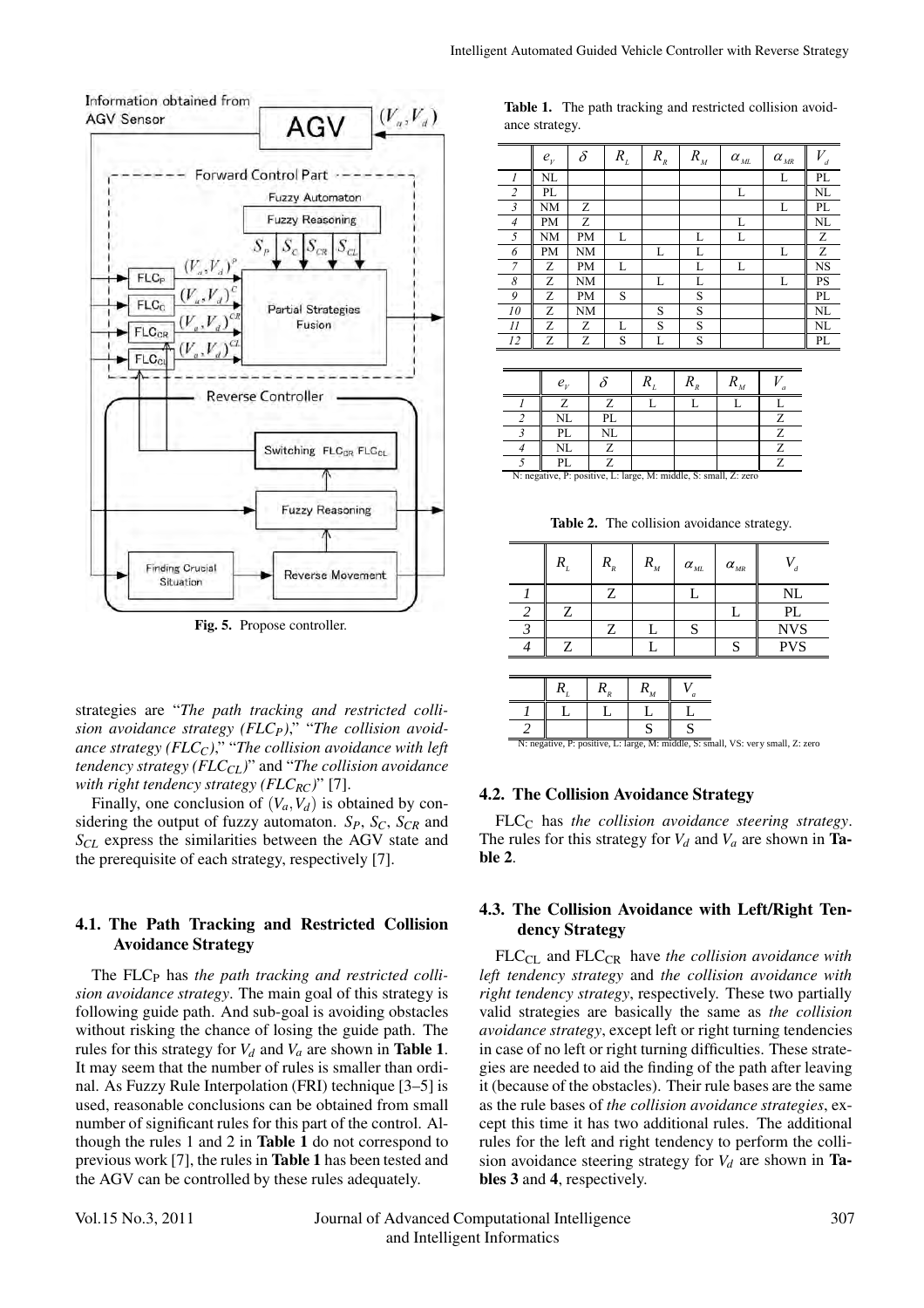|      |         | $R_{R}$  | $R_{_M}$ | $\alpha_{\rm\scriptscriptstyle ML}$ | $\alpha_{_{MR}}$ |  |
|------|---------|----------|----------|-------------------------------------|------------------|--|
| $-4$ | $\cdot$ | $\cdots$ | $\cdots$ | $\cdots$                            | $\cdots$         |  |
|      |         |          |          | N                                   |                  |  |
|      |         |          |          |                                     |                  |  |

Table 3. The collision avoidance with left tendency strategy.

|  | Table 4. The collision avoidance with right tendency strategy. |  |  |  |  |  |
|--|----------------------------------------------------------------|--|--|--|--|--|
|--|----------------------------------------------------------------|--|--|--|--|--|

|          | $\mathbf{u}_R$ | $\mathbf{L}_{M}$ | $\alpha_{\rm\scriptscriptstyle ML}$ | $\alpha_{_{\it MR}}$ | a        |
|----------|----------------|------------------|-------------------------------------|----------------------|----------|
| $\cdots$ | $\cdots$       | $\cdots$         | $\cdots$                            | $\cdots$             | $\cdots$ |
|          |                |                  |                                     |                      |          |
|          |                |                  |                                     |                      |          |



Fig. 6. The result of collision without reverse.

#### 5. Reverse Controller

This controller deals with particular situation when forward control part encountered some unexpected situations. For example Fig. 6 shows the control result by using only the forward control part, i.e., the original AGV controller [7]. In this case, the forward control part cannot handle this situation appropriately (accordingly the AGV collides with the obstacle) without the modification of the existing fuzzy rules. To avoid such collision, we know that the AGV should simply go backward (reverse) before collision. However the reverse behavior is not taken into account when designing the original fuzzy control. The rule base only considers forward movement. In order to take such behavior into account, we propose by simply adding another module for controlling AGV to reverse  $[10-12]$ . Fig. 7 shows the example of the reverse behavior where dotted line is trajectory of AGV and the bold lined square shows the AGV while reversing.

When the AGV falls into crucial situation where the AGV cannot go forward any more, the reverse controller commands the AGV to reverse backward from the path. The crucial situation is defined as  $R_L < 0.05 \land \alpha_{MR} < 0.1$ or  $R_R < 0.05 \land \alpha_{ML} < 0.1$  as shown in Fig. 8, respectively.

For example, in Fig. 8(a) the AGV cannot turn left because  $R_L$  is very small. On the other hand  $\alpha_{MR}$  (the max-



Fig. 7. The result of reverse.



Fig. 8. The crucial situation.

imal right angle without collision) is very small therefore the AGV cannot turn right. Finally the AGV has no choice except to reverse and then stir forward to the other direction.

When the AGV finds the crucial situation, the AGV reverses until  $R_L$ ,  $R_R$  and  $R_M$  become higher than 0.6, which is the safe situation without collision risk.

After reversing, the AGV should head towards to the docking station (goal). Therefore this part needs to have the essential rule to determine next behavior of the AGV. After various reversing situations are considered, we then applied fuzzy inference in which reasonable conclusion would be obtained from the linguistic rules [2].

#### 5.1. Forward Movement Path After Reverse

After reversing, the AGV can choose the two paths. One is the left path along the obstacles, and another is the right path. As shown in Fig. 9, when  $R_L < R_R$ , the AGV would be better to choose the left path because the AGV is away from guide path for shorter period than by choosing right path.

Therefore when  $R_L \leq R_R$ , the controller performs the *left path movement*, otherwise the *right path movement*.

When the *left path movement* is selected, the following simple fuzzy rules are used to determine *Vd*.

> IF  $R_L$  is  $M$  then  $V_d$  is  $NL$ . IF  $R_L$  is  $L$  then  $V_d$  is  $NM$ .

When the *right path movement* is selected, the following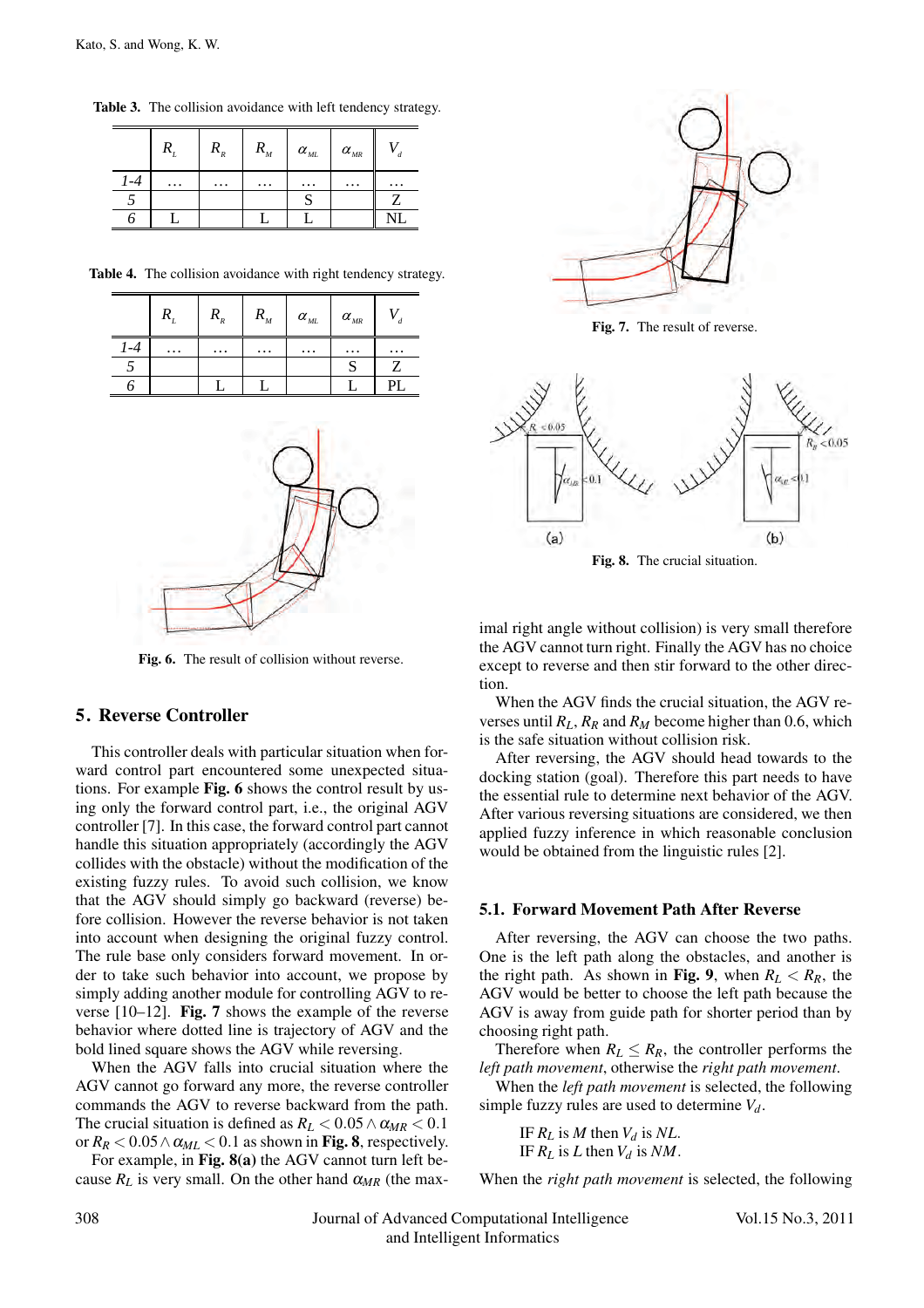

Fig. 9. Forward movement path after reverse.

|  |  |  | Table 5. The left and right path movement fuzzy rule. |  |
|--|--|--|-------------------------------------------------------|--|
|--|--|--|-------------------------------------------------------|--|

|   |    |           | 1 \ n |    |   |  |  |
|---|----|-----------|-------|----|---|--|--|
|   | М  |           | М     |    | М |  |  |
| d | NL | <b>NM</b> | PL    | PM |   |  |  |
| a |    |           |       |    | М |  |  |

fuzzy rules are used to determine  $V_d$ .

IF  $R_R$  is  $M$  then  $V_d$  is  $PL$ . IF  $R_R$  is  $L$  then  $V_d$  is  $PM$ .

 $V_a$  is determined by the following fuzzy rules regardless of the path direction.

> IF  $R$  is  $M$  then  $V_a$  is  $M$ . IF *R* is *L* then  $V_a$  is *L*.

*RL* or *RR* are substituted for *R* in the rule depending on the selected path movement.  $V_a$  and  $V_d$  are derived by Mamdani calculation [2]. The rules are shown in Table 5.

The fuzzy sets are shown in Fig. 10. When  $V_a$  and  $V_d$  is determined by fuzzy inference, these values are outputted to the AGV for 1.5 sec to control the AGV going forward as avoiding obstacles. The control time is determined by tuning through some trials.

#### 5.2. Adjustment of FRI Rule Basis

Although the AGV can get out of critical situation, it may not necessarily arrive at the docking point. Fig. 11 shows the control result where the AGV collides with the obstacle. The AGV is controlled by the original FRI system in [7] without reverse strategy.

Figure 12 shows the example by original FRI system with the reverse strategy in the same condition as in Fig. 11. However the left side of AGV collides with the obstacle after going beyond the obstacles. This is because



Fig. 10. Fuzzy sets for left and right path movement.



Fig. 11. Frontal collision by original FRI controller.



Fig. 12. Side collision by reverse strategy.

the AGV turns left tightly along the left obstacle, consequently the AGV approaches the left obstacle and then the AGV collides by *the collision avoidance with left tendency strategy* (i.e.,  $FLC<sub>CL</sub>$ ). In the same situation, the AGV sometimes not only collides with the obstacle but also loses the guide path. Such problem would also oc-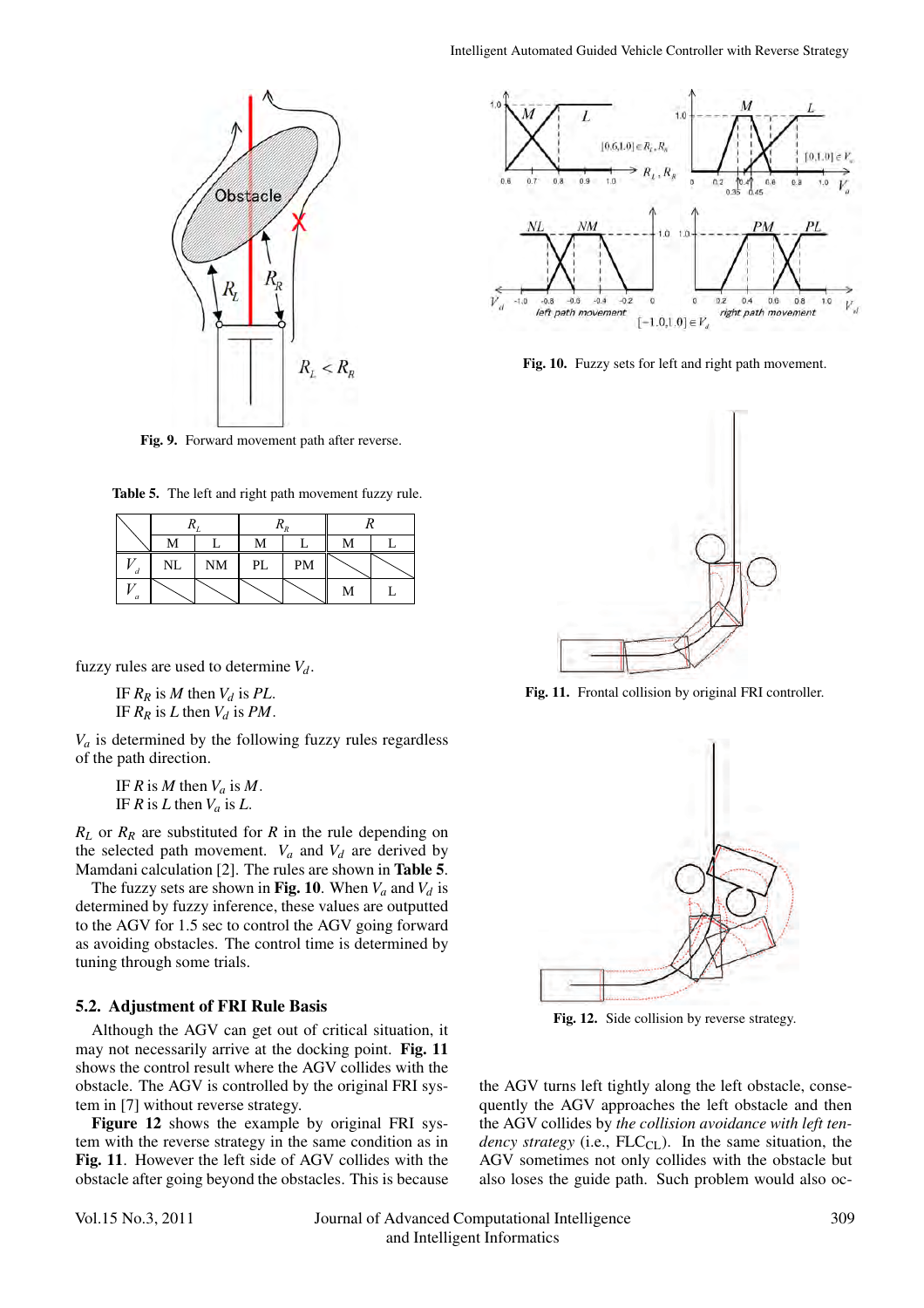|                    | Table 6. The collision avoidance with left tendency strat- |  |  |  |
|--------------------|------------------------------------------------------------|--|--|--|
| egy after reverse. |                                                            |  |  |  |

|       | ı        | $\cdots$ <sub>R</sub> | מ<br>$\mathbf{A}_{M}$ | $\alpha_{\rm_{ML}}$ | $\alpha_{_{\it MR}}$ |          |
|-------|----------|-----------------------|-----------------------|---------------------|----------------------|----------|
| $1-5$ | $\cdots$ | $\cdots$              | $\cdots$              | $\cdots$            | $\cdots$             | $\cdots$ |
|       |          |                       |                       |                     |                      |          |

Table 7. The collision avoidance with right tendency strategy after reverse.

|       |          | $\mathbf{u}_R$ | $\mathbf{v}_{M}$ | $\alpha_{_{ML}}$ | $\alpha_{_{MR}}$ |          |
|-------|----------|----------------|------------------|------------------|------------------|----------|
| $1-5$ | $\cdots$ | $\cdots$       | $\cdots$         | $\cdots$         | $\cdots$         | $\cdots$ |
|       |          |                |                  |                  |                  |          |

cur by *the collision avoidance with right tendency strategy* (i.e., FLC<sub>CR</sub>). Therefore after moving forward, the  $FLC_{CL}$  and  $FLC_{CR}$  in the original FRI system should be switched over to the reverse FLC (see Fig. 5) as shown in Tables 6 and 7.

Only the consequent parts of the 6th rule are switched from NL (Negative Large) to NM (Negative Middle) and from PL (Positive Large) to PM (Positive Middle), respectively.

Such modification is not easy in ordinal fuzzy controller with complicated fuzzy rule base [2], because we have to take care of covering the entire input universe of discourse by the fuzzy sets, i.e., have to know all the details of the controller. The FLC constructed by FRI (Fuzzy Rule Interpolation) method deals with the complex problem by using small number of significant rules. In this technique it is not necessary to cover the entire input universe of discourse [3–5]. Based on this principle, sparse fuzzy rule base can be created. Therefore we can modify the significant FLCs depending on the situations without considering the full fuzzy rule base construction. The original forward movement AGV controller using FRI method is comprehensible and is easy to add new function modules.

Figure 13 shows the simulation result with the propose controller in the same condition as in Fig. 12. It is found that the AGV turns left loosely therefore it can arrive at the docking point.

## 6. Simulation Experiments

In order to show the usefulness of the propose controller, simulation results are generated.

## 6.1. Simulation Experiment 1

The simulation experiment is performed in the condition where there are one guide path having one curve of 3.0 m radius and two obstacles around the path. The maximum speed, width and length of AGV are 1.5 m/s, 1.1 m and 2.2 m, respectively.



Fig. 13. Reverse strategy by adjusting original FRI.



Fig. 14. Result by Controller A.



Fig. 15. Result by Controller B.

Figure 14 shows the result of AGV control without reverse controller (i.e., Controller A). The dotted line means the trajectory of AGV. The end of the trajectory is the point where AGV collides with obstacle. Fig. 15 shows the result by the proposed system without the reverse FLC switching (i.e., Controller B). The condition is the same as the one in Fig. 14. It is found that the AGV reverses just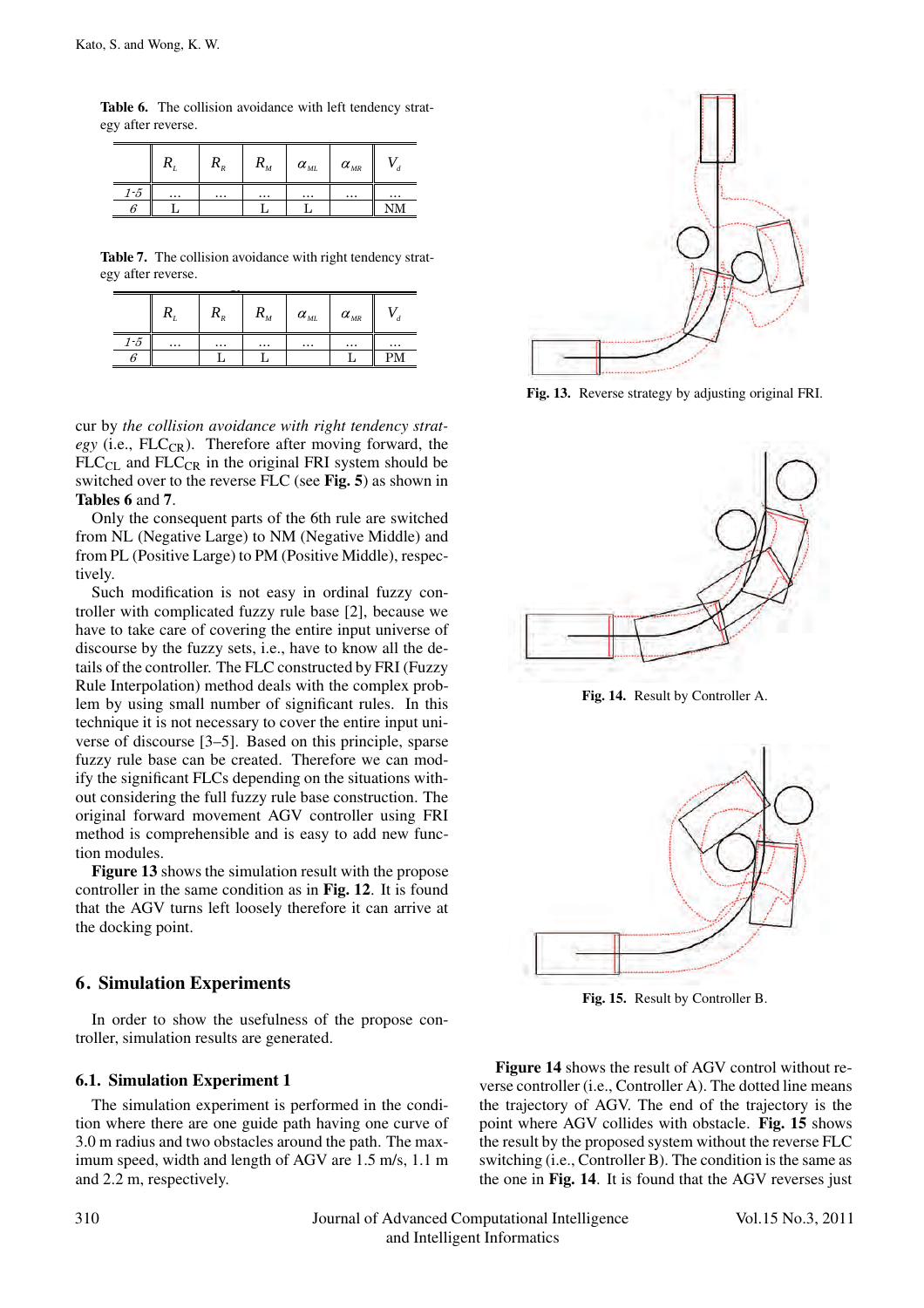

Fig. 16. Result by Controller C.

before colliding and the AGV turns left after reversing. However the right side of the AGV collides to the obstacle and does not arrive at the goal. The Fig. 16 shows the result of the proposed system with the reverse FLC switching (i.e., Controller C). It is found that the AGV turns right loosely after reverse and arrives at the docking point.

#### 6.2. Simulation Experiment 2

By comparing the control result of Controller A, B and C, Controller C performed the best. The condition is as shown in Fig. 17. There are two circlet obstacles around the path. The centers of the left and the right obstacles are placed within the each bold lined rectangle randomly. The Controller A, B and C are tested against 300 conditions. The result is shown in Table 8. The percentage is calculated by dividing the number of arrival times with the total number of trials, which is 300. It is found that the success rate of Controller C is 75 %, which is obviously higher than Controller A (52%). On the other hand, the difference between the arrival percentage of Controller A and B is not big. This result shows the modification of original FRI rule base could be essential.

The number of reverse is 106 out of 300 trials by Controllers B and C. After reverse, the success rate of arriving docking station is 77% by Controller C, and 29% by Controller B. It is found that the switching of FLC is very important to make sure that the AGV can lead to a goal after reversing.

## 7. Discussion

This paper proposes a method to implement the reverse behavior of an intelligent vehicle. To construct intelligent obstacle avoidance, we employed existing Fuzzy Rule Interpolation (FRI) controller, which has proven to be flex-



Fig. 17. Experimental condition.

Table 8. Result of simulation Experiment 2.

| Controller A  |              | Controller B   |              | Controller C |              |  |
|---------------|--------------|----------------|--------------|--------------|--------------|--|
| Fail          | Arrive       | Arrive<br>Fail |              | Fail         | Arrive       |  |
| 145           | 155<br>(52%) | 126            | 174<br>(58%) | 75           | 225<br>(75%) |  |
| Reverse times |              | 75             | 31<br>(29%)  | 24           | 82<br>(77%)  |  |
|               |              |                |              | 106          |              |  |

ible, to enhance the FLC. However, it only considers forward movement. In order not to complicate the design, we implemented a complimentary processing module (another FLC) outside the original controller to handle the reverse behavior. AGV can go beyond the obstacles by reverse behavior [10–12]. However in many situations AGV could not arrive at the docking point. In this paper, we presented an enhanced algorithm to improve the obstacle avoidance tasks. We implemented the intelligent behavior by switching original FRI controller to a reverse FLC. Since FLC (Fuzzy Logic Controller) is constructed by FRI (Fuzzy Rule Interpolation) method dealing with the complex problem by using small number of significant rules, we can design the additional function module (reverse controller) so that the significant FLCs can be adapted to the situation.

The reverse behavior of the car-like vehicle is natural and intelligent. If the autonomous agent can execute such an intelligent behavior, the variety of the movement